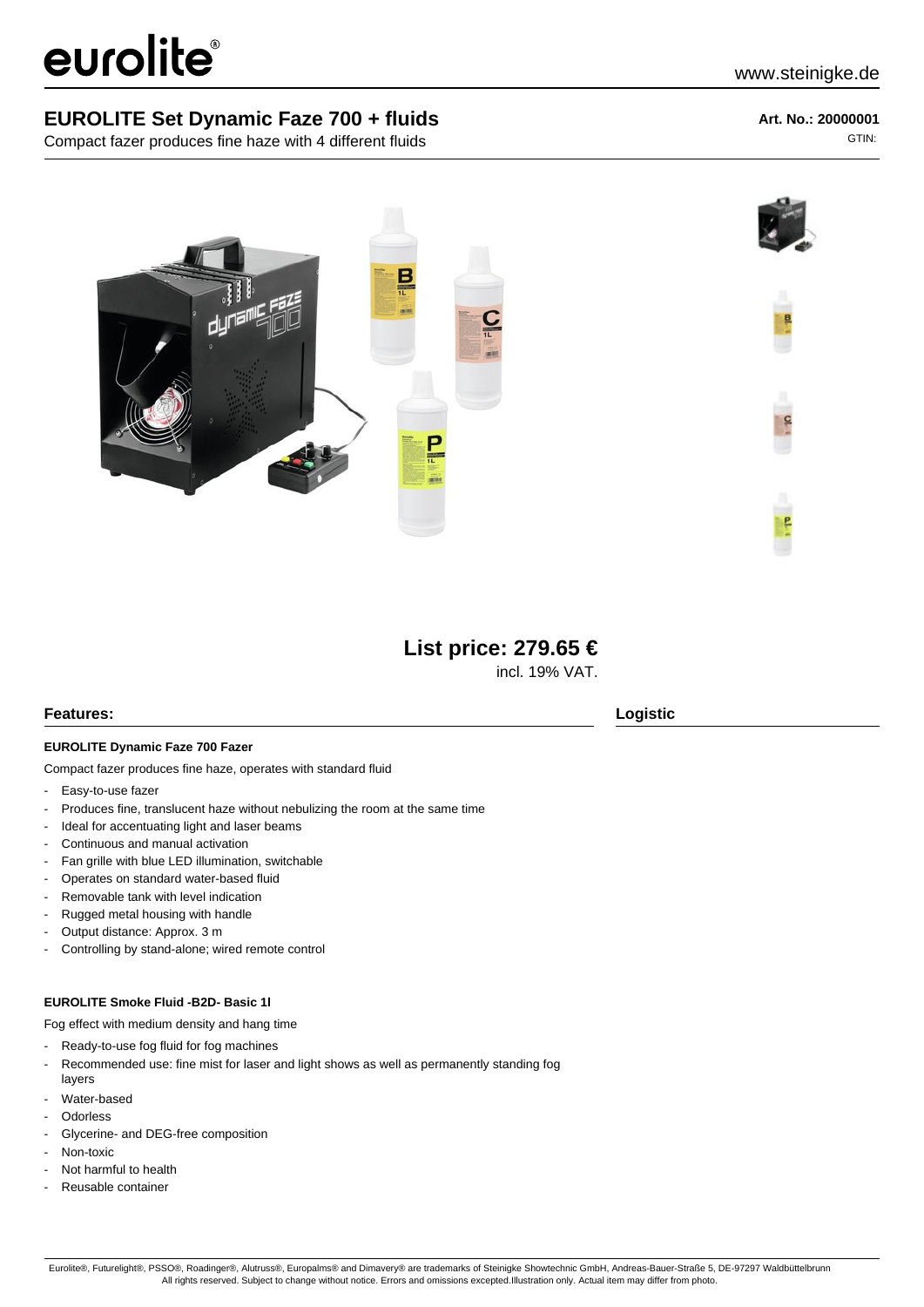- Biodegradable according to OECD 301E/EEC 84/449 C3
- Non-flammable, no transport restrictions, no hazardous material
- Permanent quality control, complying with REACH
- Proven quality
- Made in Germany
- For application areas such as: Wedding/gala; Small lender; Party room; Clubs/dancing school

#### **EUROLITE Smoke Fluid -C2D- Standard 1l**

Long-lasting fog effect with medium density

- Ready-to-use fog fluid for fog machines
- Recommended use: economical solution for ample use of fog in discotheques and amusement
- parks Water-based
- **Odorless**
- Glycerine- and DEG-free composition
- Non-toxic
- Not harmful to health
- Reusable container
- Biodegradable according to OECD 301E/EEC 84/449 C3
- Non-flammable, no transport restrictions, no hazardous material
- Permanent quality control, complying with REACH
- Proven quality
- Made in Germany
- For application areas such as: Wedding/gala; Small lender; Party room; Clubs/dancing school

#### **EUROLITE Smoke Fluid -P2D- professional 1l**

Long-lasting fog effect with high density

- Ready-to-use fog fluid for fog machines
- Recommended use: discotheques, indoor stages
- Water-based
- **Odorless**
- Glycerine- and DEG-free composition
- Non-toxic
- Not harmful to health
- Reusable container
- Biodegradable according to OECD 301E/EEC 84/449 C3
- Non-flammable, no transport restrictions, no hazardous material
- Permanent quality control, complying with REACH
- Proven quality
- Made in Germany
- For application areas such as: Wedding/gala; Small lender; Clubs/dancing school

## **EUROLITE Smoke Fluid -DSA- Effect, 1l**

Very short-lasting fog effect with extreme density

- Recommended use: dynamic, quickly evaporating fog effect, e.g. for photo shootings, product presentations and theater performances
- Fog fluid for fog machines
- Water-based
- **Odorless**
- Glycerine-free composition
- Non-toxic
- Not harmful to health
- Reusable container
- Biodegradable according to OECD 301E/EEC 84/449 C3
- Non-flammable, no transport restrictions, no hazardous material
- Permanent quality control, complying with REACH
- Proven quality
- Made in Germany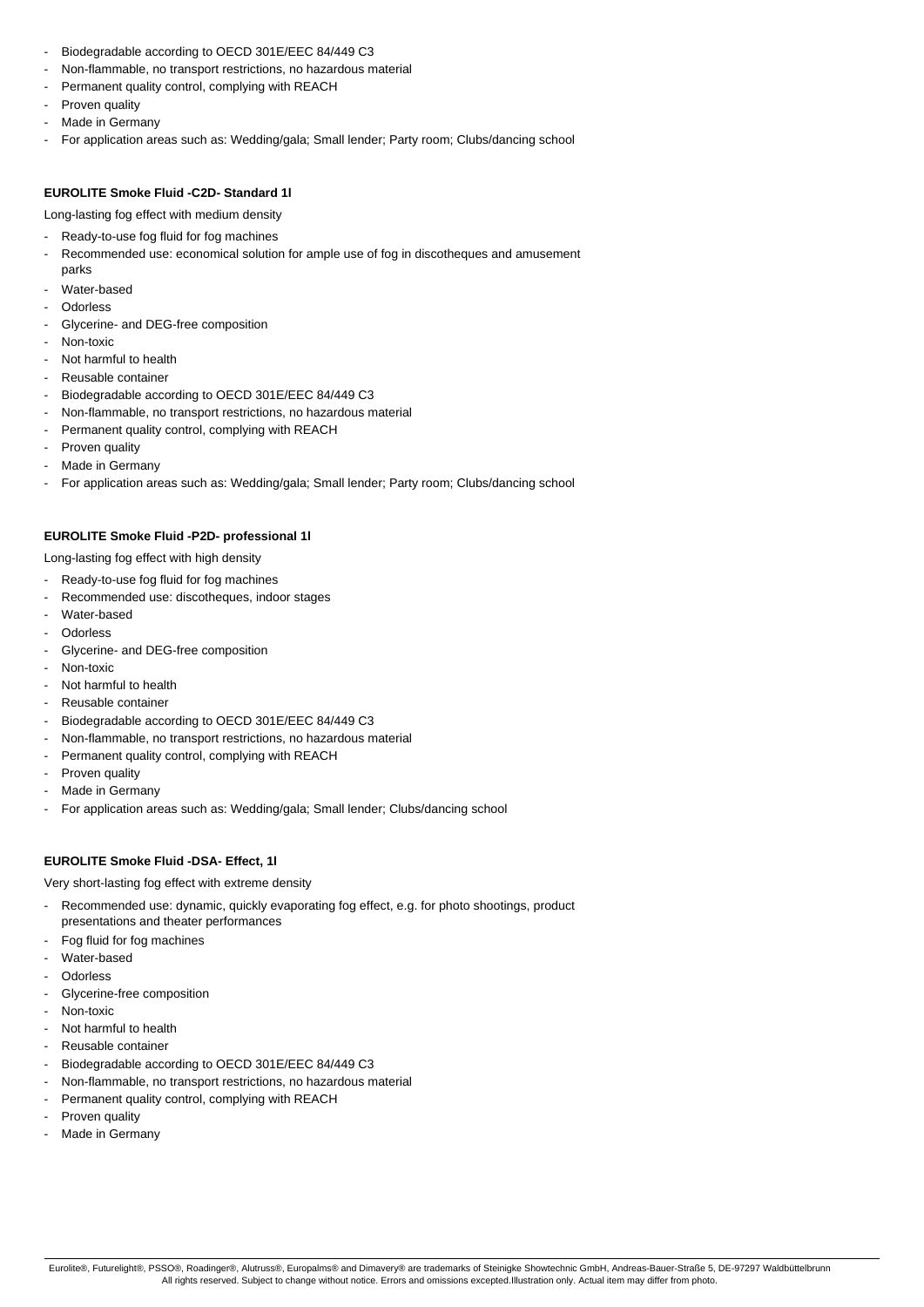# **Technical specifications:**

Weight: 10,20 kg

| <b>EUROLITE Dynamic Faze 700 Fazer</b> |                                                                                                        |
|----------------------------------------|--------------------------------------------------------------------------------------------------------|
| Power supply:                          | 230 V AC, 50 Hz                                                                                        |
| Power consumption:                     | 640 W                                                                                                  |
| IP classification:                     | <b>IP20</b>                                                                                            |
| Power connection:                      | Mains input via IEC connector (M) mounting<br>version power supply cord with safety plug<br>(provided) |
| Warm-up time:                          | Approx. 4 min                                                                                          |
| Output volume:                         | Approx. 170 m <sup>3</sup> /min                                                                        |
| Output distance:                       | Approx. 3 m                                                                                            |
| Tank capacity:                         | 2,31                                                                                                   |
| Fluid consumption:                     | Approx. 10 ml/min                                                                                      |
| Control:                               | Stand-alone; wired remote control                                                                      |
| Housing color:                         | <b>Black</b>                                                                                           |
| Color:                                 | <b>Black</b>                                                                                           |
| Dimensions:                            | Width: 15,5 cm                                                                                         |
|                                        | Depth: 40 cm                                                                                           |
|                                        | Height: 32 cm                                                                                          |
| Weight:                                | 6,20 kg                                                                                                |
|                                        |                                                                                                        |

| <b>EUROLITE Smoke Fluid -B2D- Basic 11</b> |  |
|--------------------------------------------|--|
|--------------------------------------------|--|

| Type of fluid: | Smoke fluid ready for use |
|----------------|---------------------------|
| Weight:        | $1,00$ kg                 |
|                |                           |

| <b>EUROLITE Smoke Fluid -C2D- Standard 11</b> |
|-----------------------------------------------|
|-----------------------------------------------|

| Type of fluid: | Smoke fluid ready for use |
|----------------|---------------------------|
| Weight:        | 1,00 kg                   |

# **EUROLITE Smoke Fluid -P2D- professional 1l**

| Type of fluid: | Smoke fluid ready for use |
|----------------|---------------------------|
| Weight:        | 1,00 kg                   |

#### **EUROLITE Smoke Fluid -DSA- Effect, 1l**